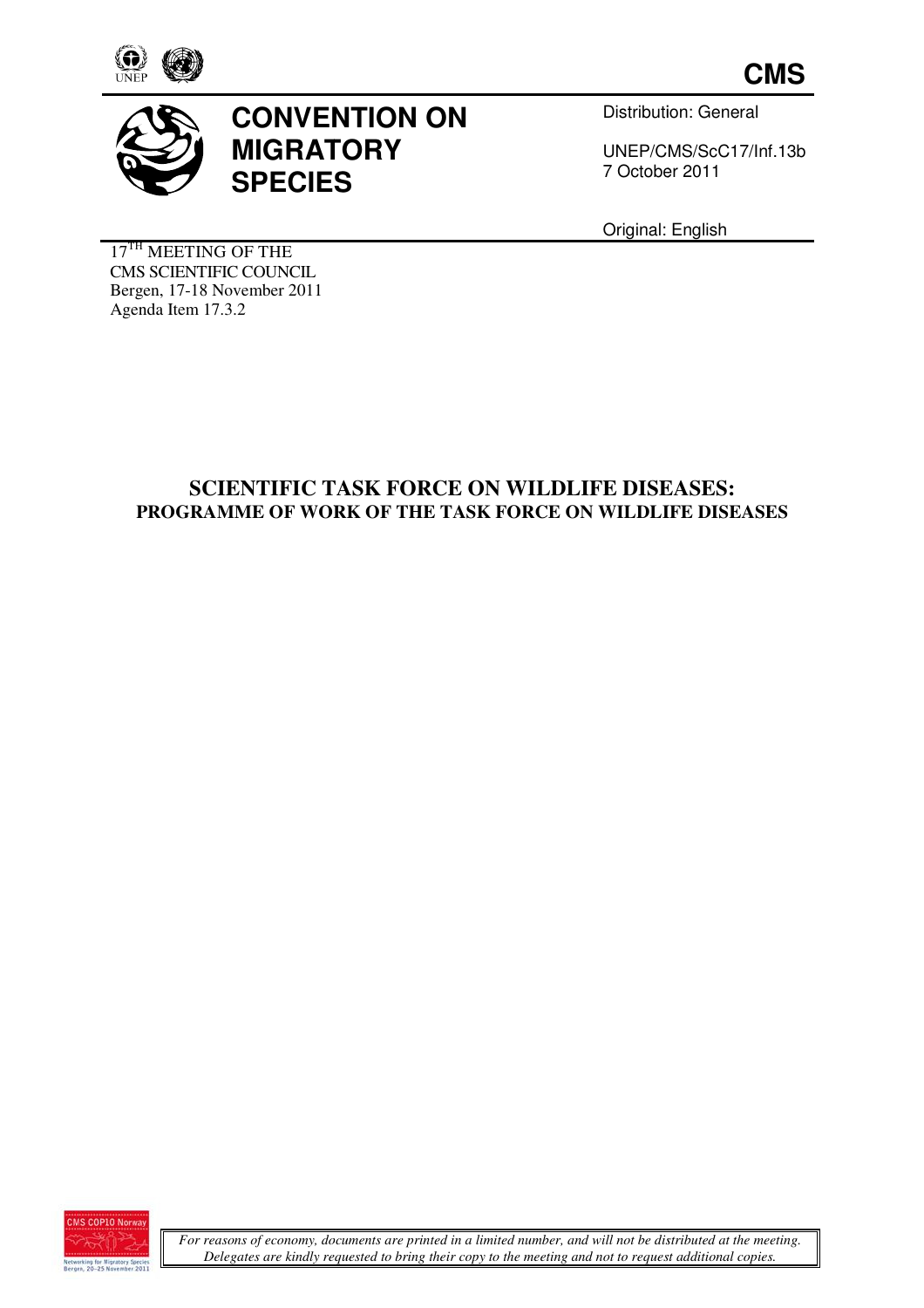



Page 3

\*Note: the Task Force is considering changing its name to the Scientific Task Force on Wildlife and Ecosystem Health

# 2011 Work Plan

## **CONTENTS AND SUMMARY**

 $TF = Task Force$ 

### Work Area 1: **Diseases of Priority to TF Members eases**

- Task 1.1 Identify disease priorities from the following perspectives:
	- a. Wildlife Population Health
	- b. Zoonotic Disease Threats
	- c. Wildlife-Livestock Diseases of importance to production
- Task 1.2 Resource Material Development c. Wildlife-Livestock Diseases of<br>2 - Resource Material Developme<br>a. Develop Disease Fact Sheets
	-

#### Work Area 2: **Bridging the Gap between Natural Resources Professionals and Health Professionals** Page 4

Task 2.1 - Identify resources that characterise economic and social values of biodiversity and ecosystems

Task 2.2 - Post on the Website and Summarize Information Available on Valuation of Biodiversity and Ecosystems

#### Work Area 3: **Wildlife Morbidity and Mortality Event Monitoring and Disease Intelligence** Page 5

Task 3.1 - Develop standard operating procedures for unofficial event reporting through the Wildlife Health Event Reporter (WHER), to be considered/approved by the Task Force Wildlife Health Event Reporter (WHER), to be considered/approved by the Task Force<br>Task 3.2 - Determine the feasibility and establish an information technology link between

WHER and FAO's EMPRES I to facilitate improved natural resource management and WHER and FAO's EMPRES I to facilitate improved natural resource management ar<br>encourage further investigation of the potential causes of wildlife mortality events

| Page 5 |
|--------|
|        |

- Task 4.1 Human-Wildlife and Livestock Wildlife Livestock-Wildlife Disease Transmission
- Task 4.2 Trans-frontier Conservation Areas (TFCAs)
- Task 4.2 Trans-frontier Conservation Areas (TFCAs)<br>Task 4.3 Wild Meat Harvesting: Implications for wildlife health and conservation Wildlife Disease Transmission<br>eas (TFCAs)<br>tions for wildlife health and conservation<br>Page 7
- Task 4.4 Captive and Farmed wildlife

### Work Area 5: **Migration Ecology**

Task 5.1 - Migratory Species, Land Use and Climate Change

#### Work Area 6: **Wild Birds & Avian Influenza ( (Incorporating the Scientific Task Force on Avian Influenza and Wild Birds)** Page 7

Task 6.1 - Avian Influenza and the Role of Wild Birds

### Work Area 7: **Communication nication**

Task 7.1 - Website Development

Task 7.2 - Develop/Implement Communication Strategies

Page 8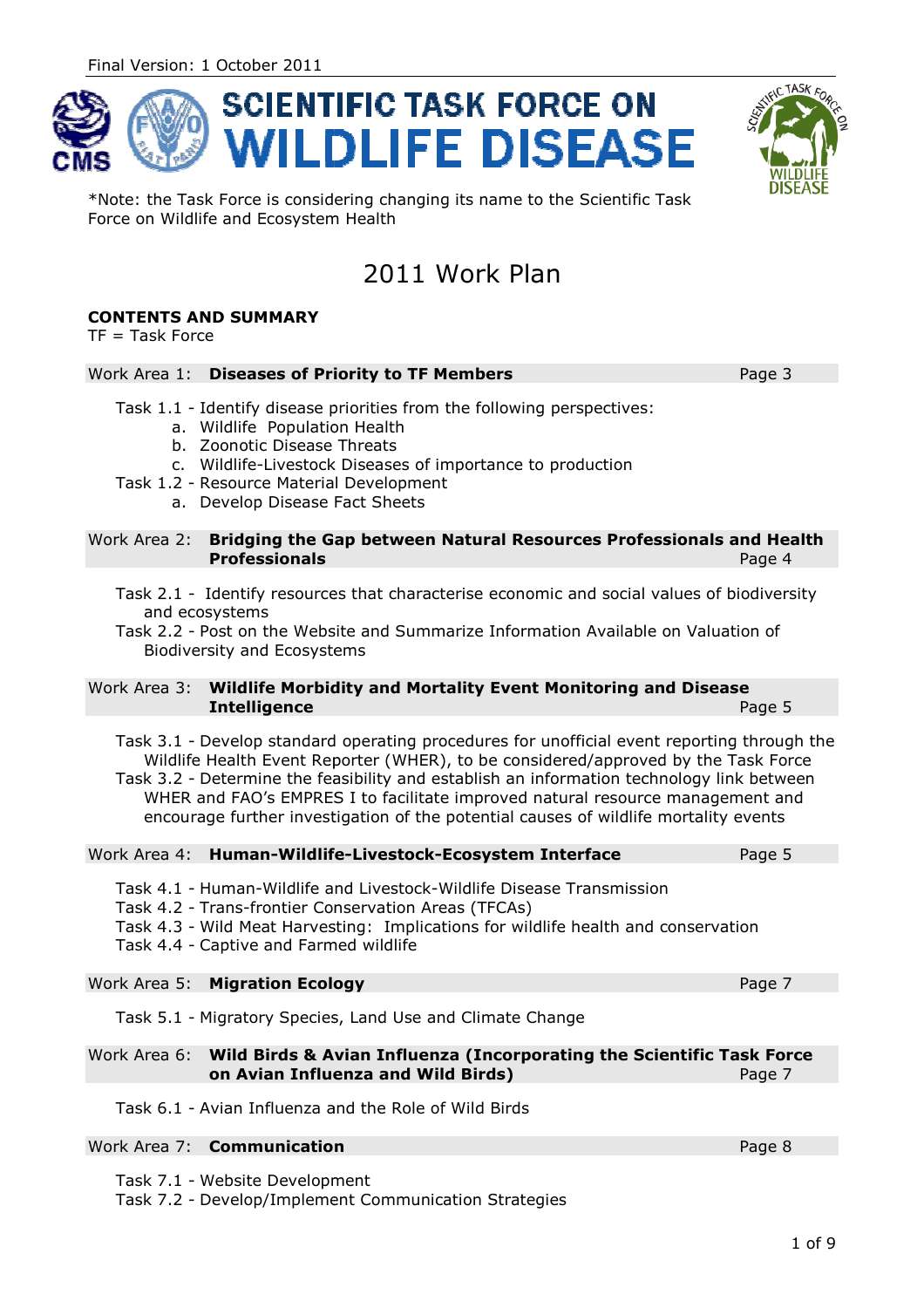#### Work Area 8: **International Networking Page 8 Page 8**

Task 8.1 - Identify Interested Countries / Parties for participation in the Task Force

## **Participating Organizations:**

Co-Convener:

- Food and Agriculture Organization, Wildlife Health and Ecology Unit EMPRES-Animal Health, Animal Production and Health Division with support from the FAO Forestry Department.
- United Nations Environmental Program Convention on Migratory Species (UNEP-CMS)

### Core Affiliates

- African Union Interafrican Bureau for Animal Resources (AU-IBAR)
- Convention on Biological Diversity Secretariat (CBD)
- Convention on International Trade in Endangered Species Secretariat(CITES)
- Convention on Wetlands Secretariat (Ramsar)
- International Veterinary Student Association (IVSA)
- Max Planck Institute for Ornithology
- Wildfowl and Wetlands Trust (WWT)

#### Partner

- Wildlife Disease Association (WDA)

### National Associate

- Australia Department of Agriculture, Fisheries and Forestry (DAFF)<br>- Mongolia State Central Veterinary Laboratory (SCVL)
- Mongolia State Central Veterinary Laboratory (SCVL)
- United States Fish and Wildlife Service (USFWS)
- United States Department of Agriculture/Animal and Plant Health Inspection Service/Wildlife Services/National Wildlife Disease Program (USDA/APHIS/WS/NWDP)

#### Observer

- World Health Organization (WHO)
- World Organization for Animal Health (OIE)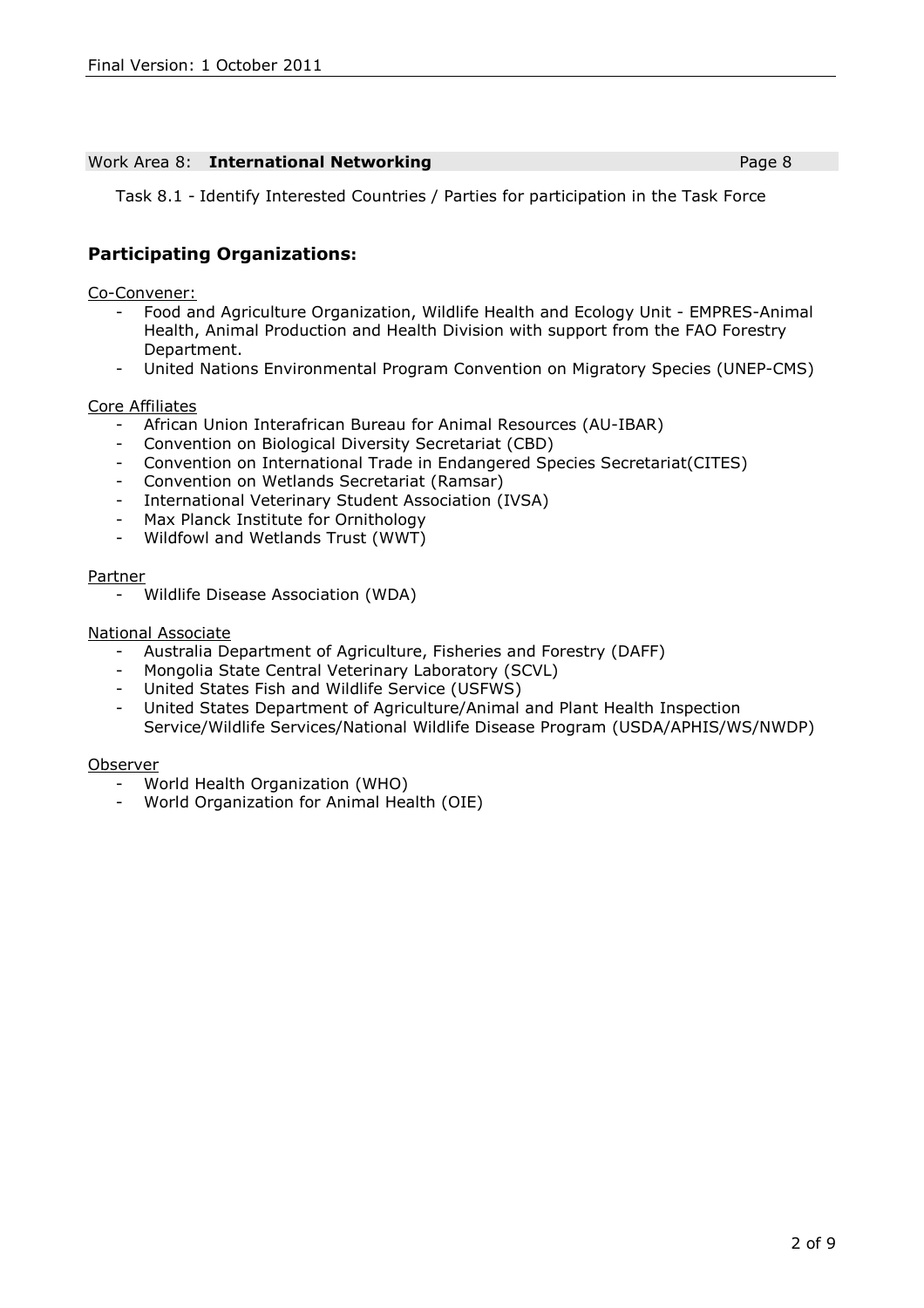## **WORK AREA 1: Diseases of Priority to Task Force Members**

| <b>Task 1.1 –</b> Disease of Priority to TF Members |                                                                                                                                                                                                                                                                                                                                             |
|-----------------------------------------------------|---------------------------------------------------------------------------------------------------------------------------------------------------------------------------------------------------------------------------------------------------------------------------------------------------------------------------------------------|
| <b>Description</b>                                  | Gather input from each of the current Task Force members about the 5 most important<br>diseases from the perspective of each organization or MEA in the categories of:<br>1. Wildlife population Health<br>2. Zoonotic Disease Threats<br>3. Wildlife-Livestock diseases of Importance to Production<br>4. Diseases of Regional Importance. |
| Lead                                                | Lindsey McCrickard                                                                                                                                                                                                                                                                                                                          |
| <b>Personnel</b>                                    | All Task Force core affiliates, and those in attendance at the launching workshop.                                                                                                                                                                                                                                                          |
| <b>Outputs</b>                                      | Organized list of diseases in order of most frequently identified diseases and also by<br>submitting group                                                                                                                                                                                                                                  |
| <b>Funds</b><br>needed?                             | None                                                                                                                                                                                                                                                                                                                                        |
| Approach<br>and timeline                            | Email request sent out by July 5 <sup>th</sup> to contact points with return response requested by<br>July 25 <sup>th</sup> 2011                                                                                                                                                                                                            |

| <b>Task 1.2 - Resource Material Development</b> |                                                                                                                                                                                                                                                                                                                                                                                   |
|-------------------------------------------------|-----------------------------------------------------------------------------------------------------------------------------------------------------------------------------------------------------------------------------------------------------------------------------------------------------------------------------------------------------------------------------------|
| <b>Description</b>                              | - Determine available information<br>- Identify gaps where the Task Force can create useful tools/references about the high<br>priority diseases.                                                                                                                                                                                                                                 |
| Lead                                            | Lindsey McCrickard                                                                                                                                                                                                                                                                                                                                                                |
| <b>Personnel</b>                                | <b>Task Force Members</b>                                                                                                                                                                                                                                                                                                                                                         |
| <b>Outputs</b>                                  | - Specific products for benefit of the members of the task force, also available to the<br>general public via website if possible. (ie fact sheets, brochures, etc)<br>- Identify areas for capacity building+/- development of training module<br>Setting up links to outside sources for the prioritized diseases (via website)<br>- Videos? About the impact of these diseases |
| <b>Funds</b><br>needed?                         | $+/-$                                                                                                                                                                                                                                                                                                                                                                             |
| Approach<br>and timeline                        | End October: disease fact sheets / information                                                                                                                                                                                                                                                                                                                                    |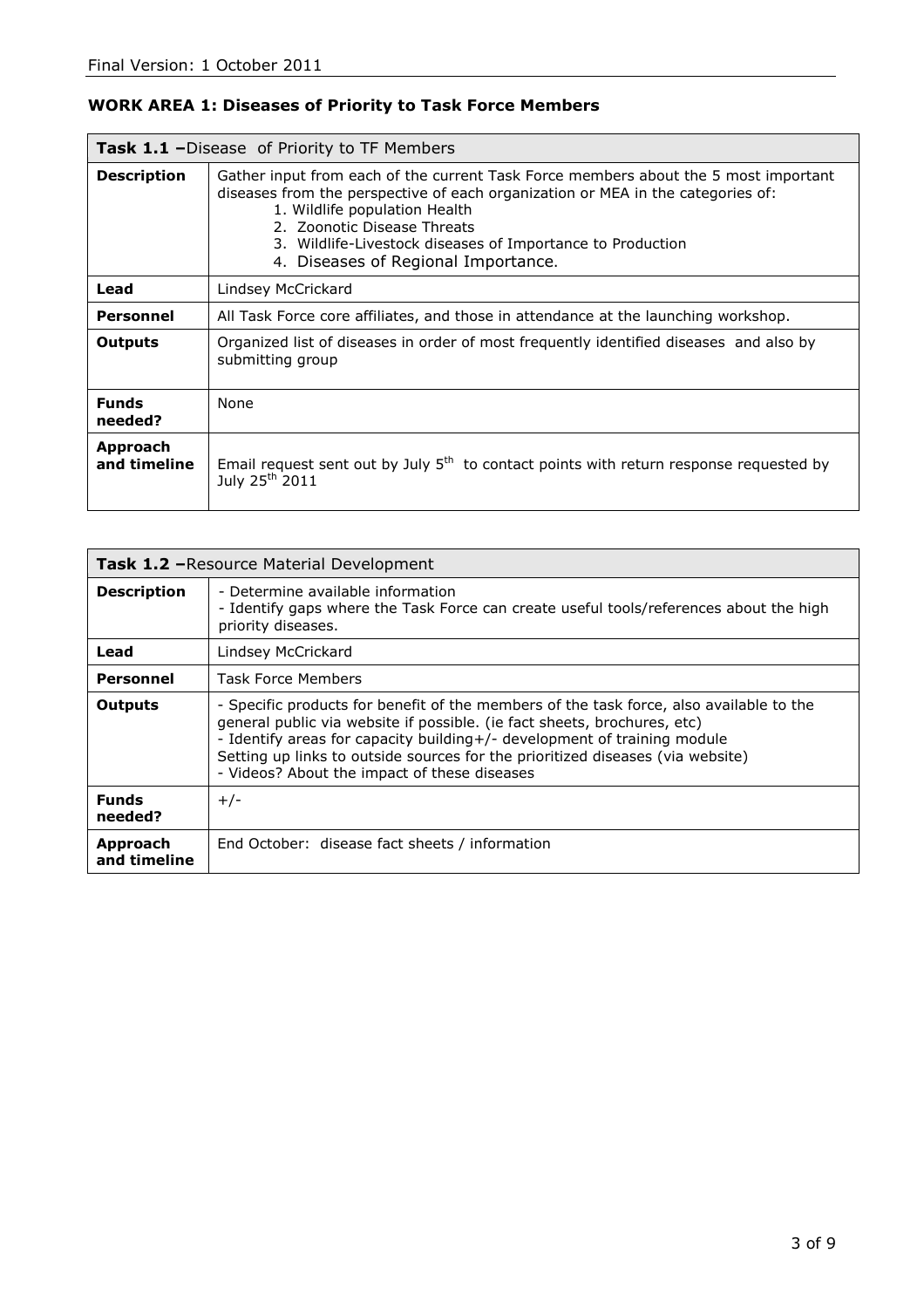## **WORK AREA 2: Bridging the Gap between Natural Resource Professionals and Health Professionals**

| <b>Task 2.1 -</b> Identify resources that characterise economic and social values of biodiversity and<br>ecosystems |                                                                                                                                                                                                                                                                                                                                               |
|---------------------------------------------------------------------------------------------------------------------|-----------------------------------------------------------------------------------------------------------------------------------------------------------------------------------------------------------------------------------------------------------------------------------------------------------------------------------------------|
| <b>Description</b>                                                                                                  | - Determine what research has already been done in the area of ecosystem worth / value<br>(including wildlife/ecotourism) through online sources such as The Economics of<br>Ecosystems and Biodiversity (TEEB) work, research articles, and the task<br>force members network.<br>- Identify gaps in the knowledge base for ecosystem value. |
| Lead                                                                                                                | CBD(Campbell), CITES (Morgan), AU-IBAR (Soumare), FAO-Forestry (Kaeslin)                                                                                                                                                                                                                                                                      |
| <b>Personnel</b>                                                                                                    |                                                                                                                                                                                                                                                                                                                                               |
| <b>Outputs</b>                                                                                                      | - Library collection of specific data on ecosystem value (including summary information<br>about information resources it is linked to)<br>- Specific areas that lack research details, as possible suggestions for future research.<br>- Summary paragraphs                                                                                  |
| <b>Funds</b><br>needed?                                                                                             |                                                                                                                                                                                                                                                                                                                                               |
| Approach<br>and timeline                                                                                            | First summary / introduction and links by October 9 <sup>th</sup> to Lindsey McCrickard                                                                                                                                                                                                                                                       |

**Task 2.2 –** Post on the Website and Summarize Information Available on Valuation of Biodiversity and Ecosystems

| <b>Description</b>       | Using what information is available / presented from Task 2.1, summarize and link<br>through website. |
|--------------------------|-------------------------------------------------------------------------------------------------------|
| Lead                     | Lindsey McCrickard                                                                                    |
| <b>Personnel</b>         | CBD- Secretariat, CITES-Secretariat, AU-IBAR, FAO-Forestry                                            |
| <b>Outputs</b>           | Develop the website section on ecosystem services                                                     |
| <b>Funds</b><br>needed?  |                                                                                                       |
| Approach<br>and timeline | Update to website by mid-end of October. Must be finalized before November COP.                       |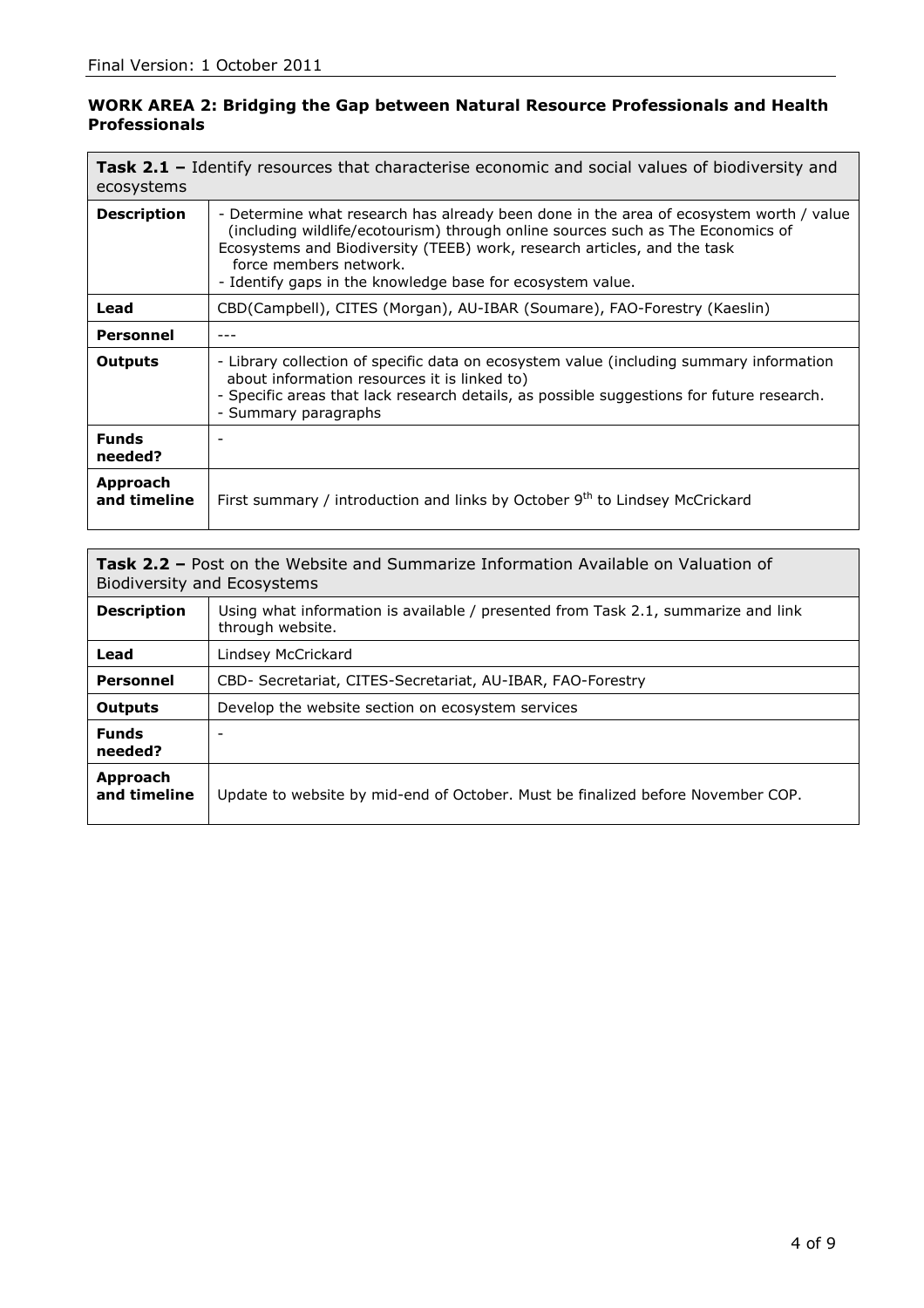## **WORK AREA 3: Wildlife Morbidity and Mortality Event Monitoring**

| <b>Task 3.1 -</b> Develop standard operating procedures for the Wildlife Health Event Reporter<br>(WHER) system and information management through the FAO-EMPRES-i (FAO Database) |                                                                                                                                                                                                                                                                                                                                                                                                                                                                                                                                                                                                                                             |
|------------------------------------------------------------------------------------------------------------------------------------------------------------------------------------|---------------------------------------------------------------------------------------------------------------------------------------------------------------------------------------------------------------------------------------------------------------------------------------------------------------------------------------------------------------------------------------------------------------------------------------------------------------------------------------------------------------------------------------------------------------------------------------------------------------------------------------------|
| <b>Description</b>                                                                                                                                                                 | Develop SOPs for the unofficial wildlife morbidity and mortality reporting system.<br>(WHER)<br>- Demonstrate how WHER protocols provide a useful tool to biologists and<br>resource managers; its contribution to improved mortality event reporting and<br>management with emphasis on conservation and non-disease based causes of mortality.<br>- Clearly define linkage to OIE-WAHID when needed, and develop the required protocols<br>for if/when disease is diagnosed.<br>- Finalize the web site for use of WHER on a trial basis to track unofficial wildlife<br>morbidity and mortality events, including linkages with EMPRES-i |
| Lead                                                                                                                                                                               | FAO (Newman)                                                                                                                                                                                                                                                                                                                                                                                                                                                                                                                                                                                                                                |
| <b>Personnel</b>                                                                                                                                                                   | OIE (Ishibashi), DAFF(Post), MPI (Wikelski), AU-IBAR (Soumare)                                                                                                                                                                                                                                                                                                                                                                                                                                                                                                                                                                              |
| <b>Outputs</b>                                                                                                                                                                     | - Draft SOP for use of WHER developed                                                                                                                                                                                                                                                                                                                                                                                                                                                                                                                                                                                                       |
| <b>Funds</b><br>needed?                                                                                                                                                            | None                                                                                                                                                                                                                                                                                                                                                                                                                                                                                                                                                                                                                                        |
| Approach<br>and timeline                                                                                                                                                           | November 15, 2011: SOP Draft finalized for review                                                                                                                                                                                                                                                                                                                                                                                                                                                                                                                                                                                           |

## **WORK AREA 4: Human-Wildlife-Livestock-Ecosystem Interface**

| Task 4.1 - Human- Wildlife, Livestock-Wildlife Disease Transmission |                                                                                                                                                                                                                                     |
|---------------------------------------------------------------------|-------------------------------------------------------------------------------------------------------------------------------------------------------------------------------------------------------------------------------------|
| <b>Description</b>                                                  | Provide examples to illustrate disease transmission tracked from either humans or<br>livestock transmission to wildlife, and the ramifications to wildlife or ecosystem health                                                      |
| Lead                                                                | Lindsey McCrickard                                                                                                                                                                                                                  |
| <b>Personnel</b>                                                    | Members of the Task Force                                                                                                                                                                                                           |
| Outputs                                                             | - Summary of the events including response of the events/who funded it/management<br>- Listing of common factors noted, health (in addition to disease)<br>- Links to already existing information<br>- Case study<br>- Web posting |
| <b>Funds</b><br>needed?                                             | None                                                                                                                                                                                                                                |
| Approach<br>and timeline                                            | June 30 - Along with top 5 disease request, reminder for sending in case examples.<br>August 31 - Sent in case study suggestions/transmission examples<br>Early October - Finalize case studies, obtain feedback                    |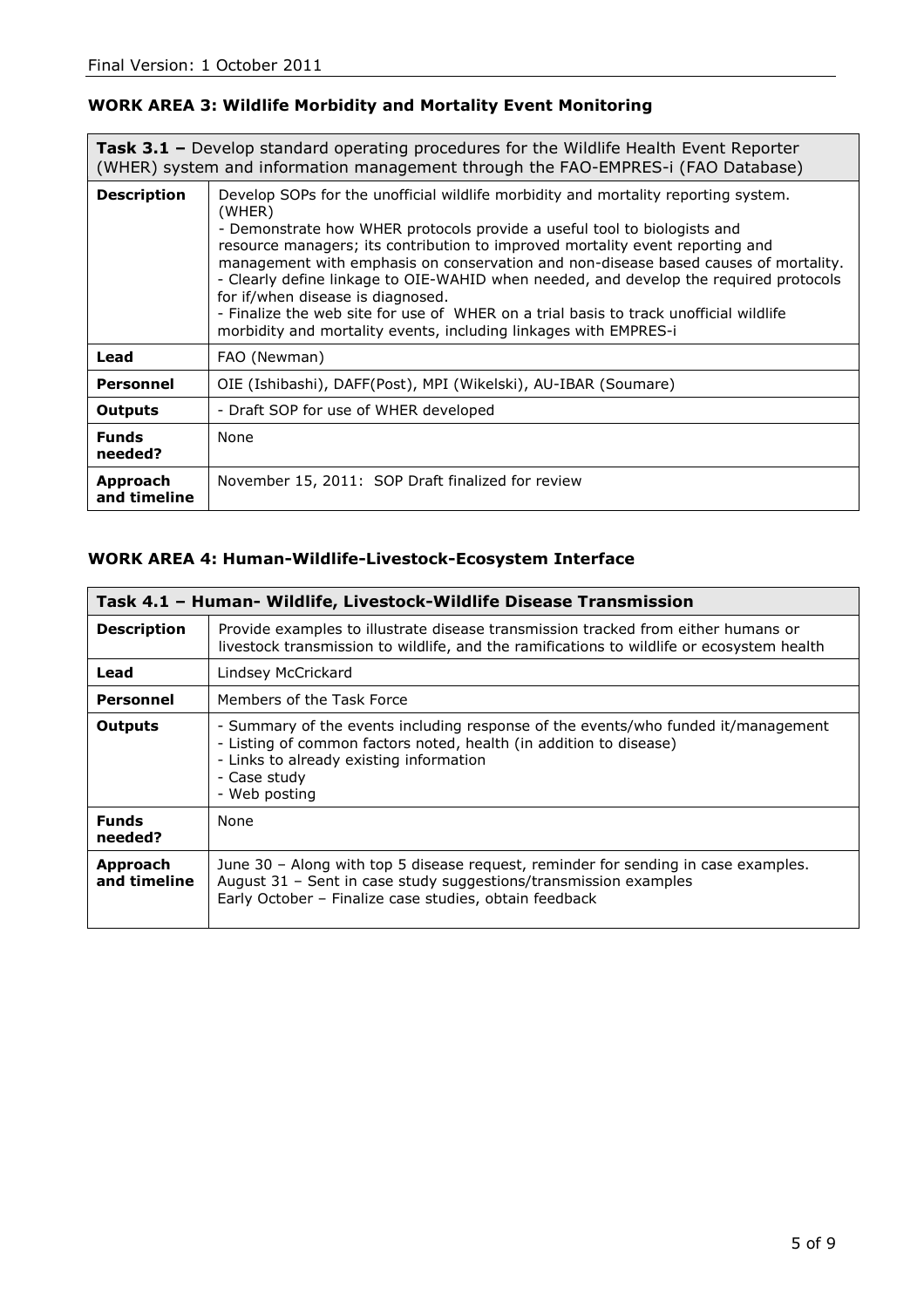| Task 4.2 - Trans-Frontier Conservation Areas |                                                                                                                                                                                                                                                                                                              |
|----------------------------------------------|--------------------------------------------------------------------------------------------------------------------------------------------------------------------------------------------------------------------------------------------------------------------------------------------------------------|
| <b>Description</b>                           | TFCAs illustrate the complexity of human-wildlife-livestock-ecosystem balance and the<br>need for a One Health approach to solving challenging problems associated with multiple<br>stakeholder interests.                                                                                                   |
| Lead                                         | Lindsey McCrickard / Tracy McCracken                                                                                                                                                                                                                                                                         |
| <b>Personnel</b>                             | Task Force Membership                                                                                                                                                                                                                                                                                        |
| <b>Outputs</b>                               | Inputs from Task Force members about ongoing projects associated with TFCAs.<br>Mechanism of management of TFCA, highlighting the different points of view of<br>stakeholders. (showing the conclusion that need for communication is great)<br>Highlight different approaches to success in TFCA management |
| <b>Funds</b><br>needed?                      | None                                                                                                                                                                                                                                                                                                         |
| Approach<br>and timeline                     | July 5 -Reminder for sending in project descriptions/weblinks.<br>August 31 - Send in project information/weblinks to Lindsey<br>End October - Finalizing/Posting information on website                                                                                                                     |

| Task 4.3 - Wild Meat Harvesting: Implications for wildlife health and conservation |                                                                                                                                                                                                                                                                                          |
|------------------------------------------------------------------------------------|------------------------------------------------------------------------------------------------------------------------------------------------------------------------------------------------------------------------------------------------------------------------------------------|
| <b>Description</b>                                                                 | Wild Meat (previously known as bushmeat) consumption internationally has significant<br>implications in food security, food safety, public health, and conservation. Truly a One<br>Health Issue, wild meat harvesting is a difficult trade to track, regulate, and make<br>sustainable. |
| Lead                                                                               | FAO- Edgar Kaeslin                                                                                                                                                                                                                                                                       |
| <b>Personnel</b>                                                                   | AU-IBAR, Lindsey McCrickard, other interested Task Force members.                                                                                                                                                                                                                        |
| <b>Outputs</b>                                                                     | Information for website using viewpoints of different stakeholders to illustrate the<br>importance of hunted wild meat.                                                                                                                                                                  |
| <b>Funds</b><br>needed?                                                            |                                                                                                                                                                                                                                                                                          |
| Approach<br>and timeline                                                           | Finalized viewpoints sent to Lindsey McCrickard by early October 2011                                                                                                                                                                                                                    |

| Task 4.4 - Captive/Farmed Wildlife |                                                                                                                                                                                                                                               |
|------------------------------------|-----------------------------------------------------------------------------------------------------------------------------------------------------------------------------------------------------------------------------------------------|
| <b>Description</b>                 | Captive / Farmed Wildlife can be a source of income, livelihoods but also novel diseases<br>like SARS. In order to best manage these risks, increased communication between<br>ministries of health, environment, and agriculture must occur. |
| Lead                               | Scott Newman                                                                                                                                                                                                                                  |
| <b>Personnel</b>                   | Lindsey McCrickard, other interested Task Force members.                                                                                                                                                                                      |
| <b>Outputs</b>                     | Fact sheet on Captive/Farmed wildlife                                                                                                                                                                                                         |
| <b>Funds</b><br>needed?            |                                                                                                                                                                                                                                               |
| Approach<br>and timeline           | Fact sheet prepared for use on website: October 2011                                                                                                                                                                                          |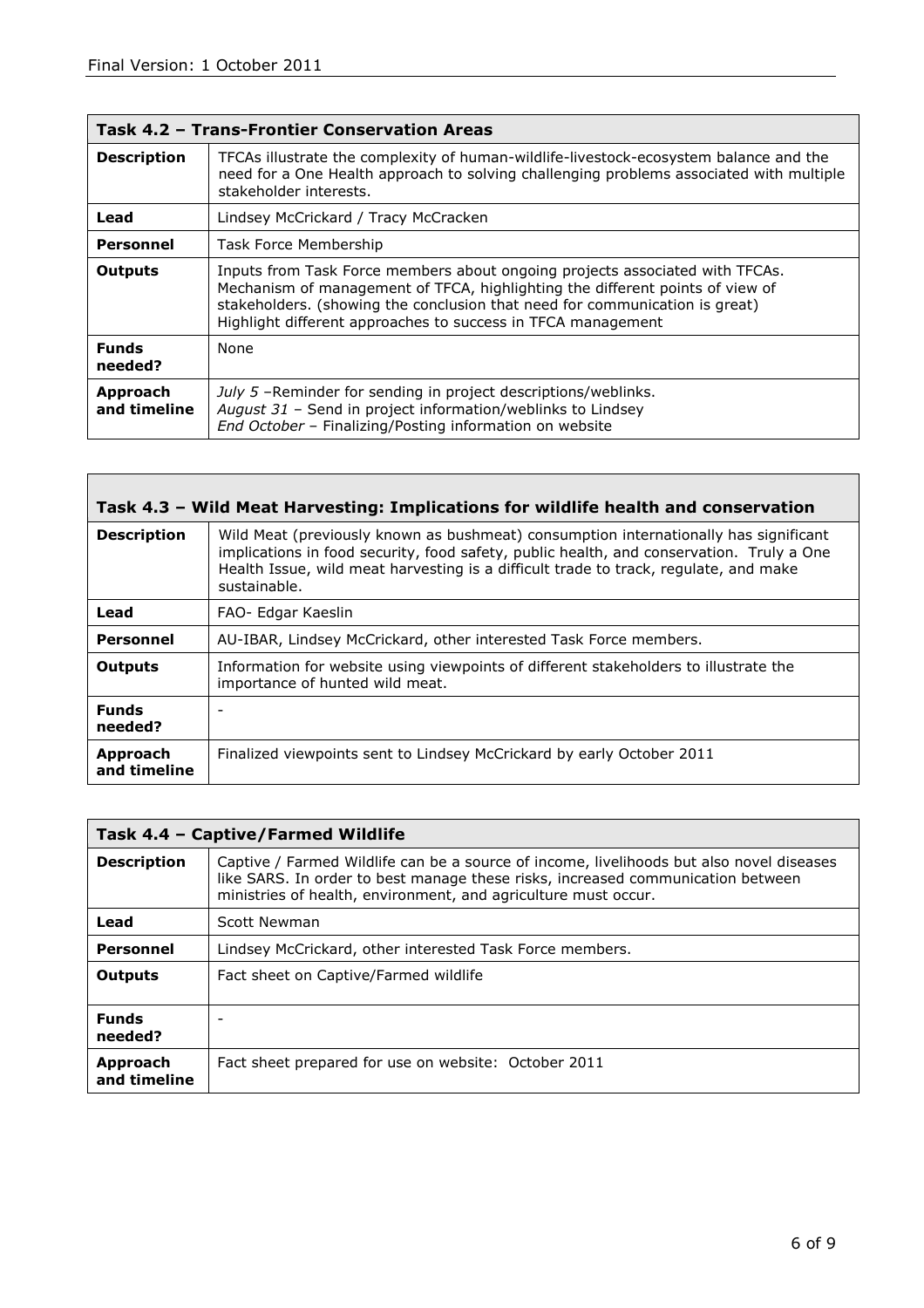| Task 5.1 - Migratory Species, Land Use and Climate Change |                                                                                                                                                                                                                                                                                                                                                  |
|-----------------------------------------------------------|--------------------------------------------------------------------------------------------------------------------------------------------------------------------------------------------------------------------------------------------------------------------------------------------------------------------------------------------------|
| <b>Description</b>                                        | Predicting the distribution of migratory species and disease transmission as a result of<br>land use change and climate change.                                                                                                                                                                                                                  |
| Lead                                                      |                                                                                                                                                                                                                                                                                                                                                  |
| Personnel                                                 | Case Study: USFWS (Nagendran)<br>1.<br>Migration Issues: MPI (Wikelski)<br>2.                                                                                                                                                                                                                                                                    |
| <b>Outputs</b>                                            | - Linking databases to show disease linked to migration patterns<br>- Gather data on other migration ecology through telemetry<br>- Highlight the complexity of these interactions through case studies of previous articles<br>published in scientific journals, or through case studies of migration patterns linked with<br>disease outbreaks |
| <b>Funds</b><br>needed?                                   |                                                                                                                                                                                                                                                                                                                                                  |
| Approach<br>and timeline                                  | Written summary of information for website: October 15 <sup>th</sup><br>Website linkages with MoveBank: October 30th                                                                                                                                                                                                                             |

## **WORK AREA 5: Migration Ecology**

### **WORK AREA 6: Wild Birds & Avian Influenza (Incorporating the Scientific Task Force on Avian Influenza and Wild Birds)**

| Task 6.1 – Avian Influenza and the Role of Wild Birds |                                                                                                                                                                                                                                                                                                                                |
|-------------------------------------------------------|--------------------------------------------------------------------------------------------------------------------------------------------------------------------------------------------------------------------------------------------------------------------------------------------------------------------------------|
| <b>Description</b>                                    | Maintain and support technical leadership and engagement regarding an improved<br>understanding on the role that wild birds play in the maintenance and spread of H5N1<br>HPAI at a global scale                                                                                                                               |
| Lead                                                  | <b>Ruth Cromie</b>                                                                                                                                                                                                                                                                                                             |
| Personnel                                             | Scott Newman/Taej Mundkur/David Stroud/other members                                                                                                                                                                                                                                                                           |
| Outputs                                               | 1. Update AI and Wild Bird Task Force members about how this Task Force could be<br>sustained/maintained and will fit structurally, into the structure of the new Task Force on<br>Wildlife Disease<br>2. Update the website http://www.aiweb.info/<br>3. Identify funding to continue to support the website and coordination |
| <b>Funds</b><br>needed?                               | Yes – Funding needed to maintain website annually                                                                                                                                                                                                                                                                              |
| Approach<br>and timeline                              | Identify updated information about avian influenza and wild birds<br>Post new information on the website within the next 3 months<br>Identify new areas for inputs and development of materials<br>Identify people to develop new content for the weebsite                                                                     |